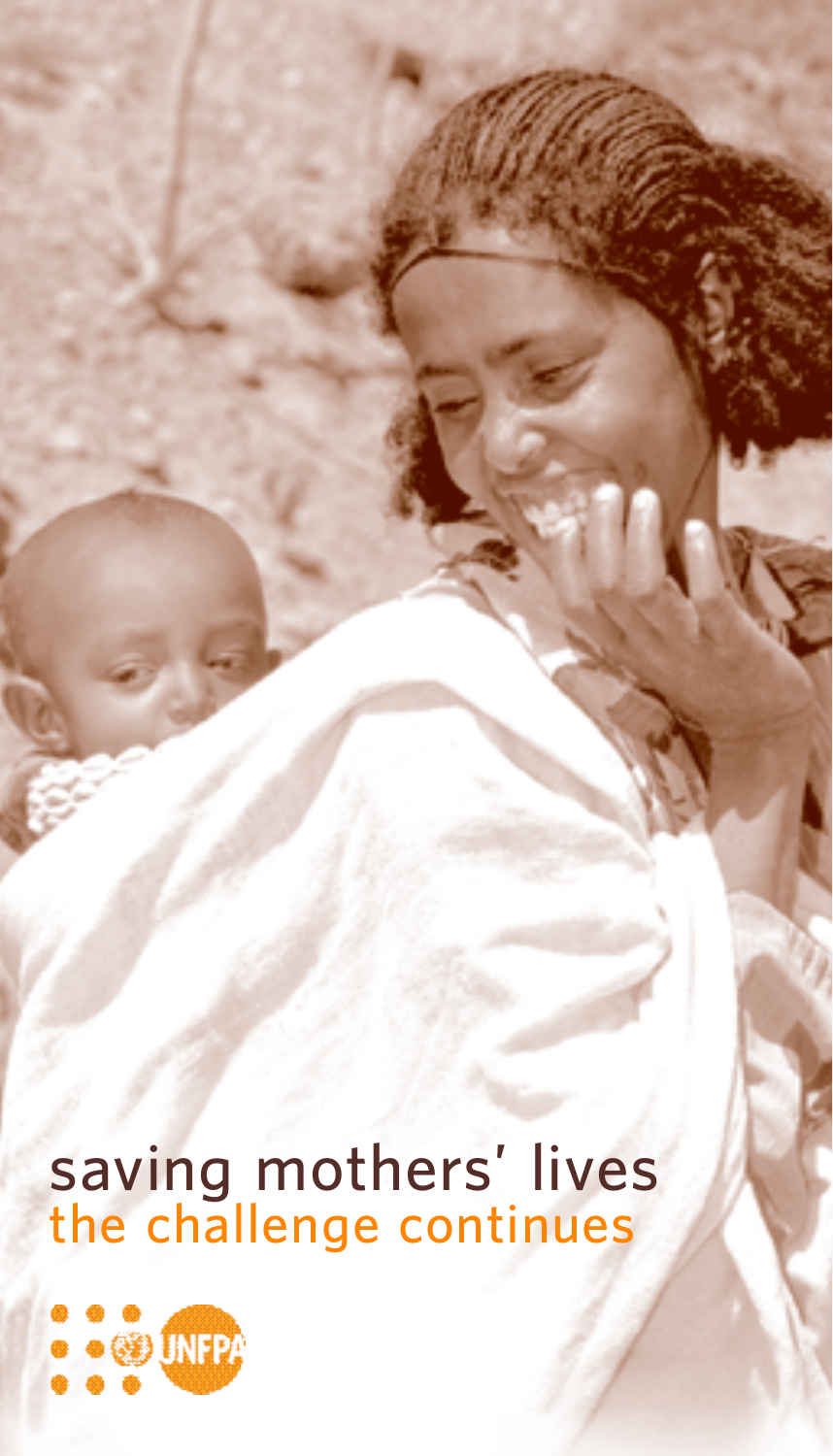

No matter where a woman lives, giving birth should be a time of joy, not a sentence to death.

- UNFPA EXECUTIVE DIRECTOR THORAYA A. OBAID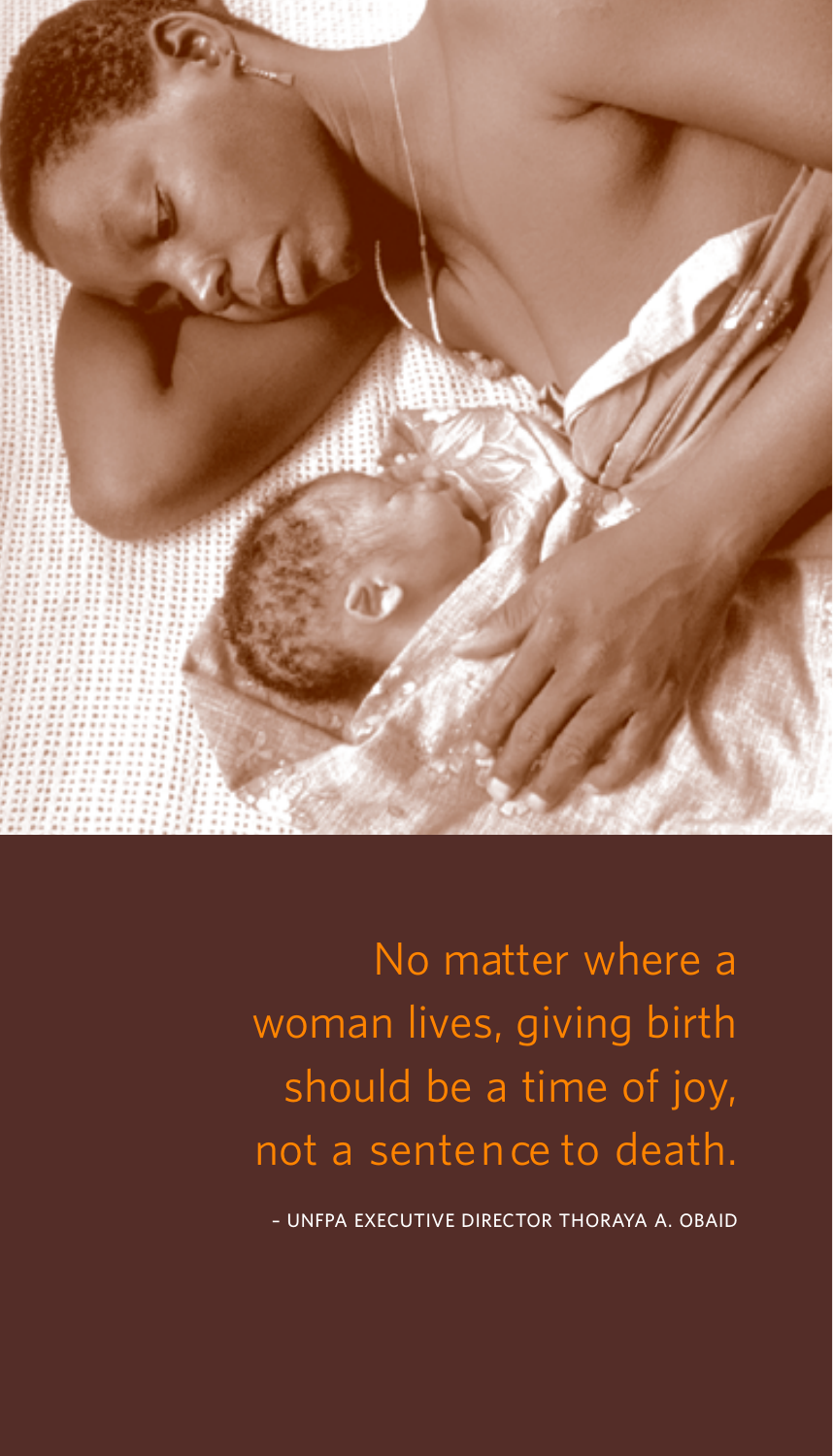**E V E RY MINUTE A WOMAN DIES IN CHILDBIRT H or from complications of pregnancy. That means 529,000 women are lost each year, almost all in Africa and Asia.** 

**But numbers do not convey the full dimensions of the tragedy. The death of a mother is a disaster for her family. The lives of surviving children are put at risk. The loss may reverberate throughout a community. And for every woman who dies, about 20 others are seriously disabled, or chronically affected, many of their lives severely curtailed.** 

**Almost all of this suffering is avoidable. Preventing unwanted pregnancies, providing skilled care to all women during childbirth and ensuring that every woman who develops complications receives appropriate emergency obstetric care could prevent most maternal deaths and disabilities (including obstetric fistula). But these services remain out of reach for millions of women.** 

**Addressing the critical need for quality emergency obstetric care has been the focus of a four-year partnership between UNFPA and AMDD (the Averting Maternal Death and Disability Program at Columbia University). Significant progress has been made in validating this approach and applying it in four pilot countries. We are now broadening the scope of this effort, scaling up pilot projects into national programmes and to assisting countries to implement safe motherhood programmes.**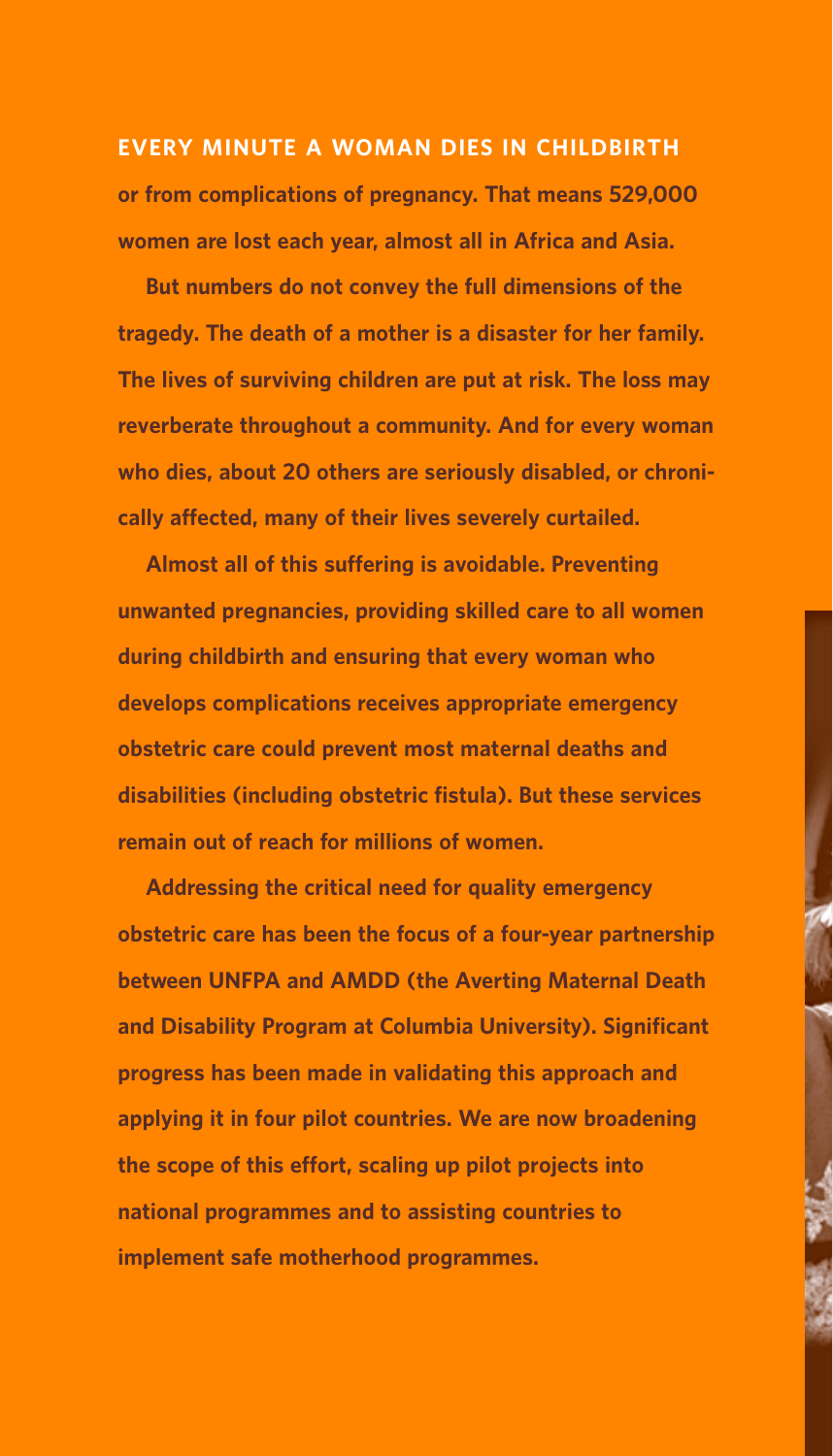# **a new approach to an ongoing crisis**

**Working for the survival of mothers is a moral and human rights imperative. It also has enormous socioeconomic ramifications – and is a crucial international development priority. In the last decade, the 1994 International Conference on Population and Development and its 1999 review, ICPD+5, highlighted the urgency of the issue. The Millennium Development Goals (2000) call for a 75 per cent reduction in maternal mortality – the most critical indicator of reproductive health – between 1990 and 2015.** 

**Despite efforts to improve the situation, an unacceptable number of women continue to die in childbirth, for a variety of reasons: Women's needs have not traditionally been high on the list of priorities in many communities. The power of women to choose the obstetric care they want is often limited. Poverty, conflicts, natural disasters and other emergencies have exacerbated reproductive health problems in many countries. And too many health systems are not responding to the needs of women.** 

**The HIV/AIDS epidemic has created further adverse conditions by complicating pregnancy outcomes, straining public health budgets and overwhelming health care systems.** 

**UNFPA's three-pronged strategy for reducing maternal mortality includes:** 

- **family planning to reduce unwanted pregnancies,**
- **skilled attendance at all births, and**

**\$10**

**• appropriate, timely emergency obstetric care for all women who develop complications.** 

**We know the strategy can work. In countries such as Bangladesh, China, Cuba, Egypt, Honduras, Jamaica, Malaysia, Sri Lanka and Thailand, significant declines in maternal mortality have occurred.** 

> covers transportation to a hospital for a woman seeking care.

*C h a n ces of an African woman dying from a complication of pregnancy: 1 in 16.*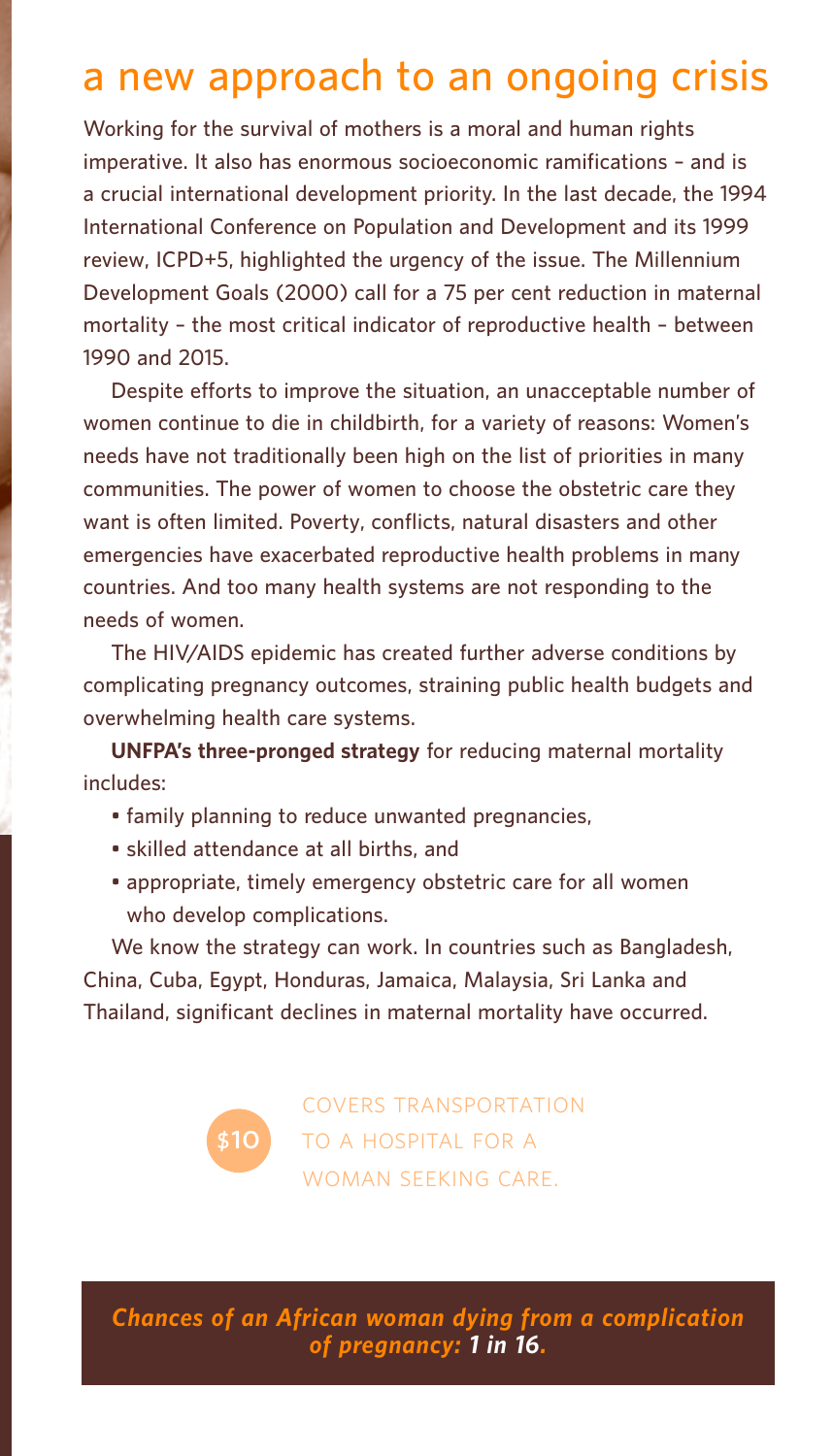## **emergency obstetric care is critical**

**The limited success of many earlier safe motherhood programmes, with their emphasis on trying to identify high-risk pregnancies or train traditional birth attendants, has led to the new emphasis on the importance of emergency care. Most maternal deaths result from problems that are often not predictable but are almost always treat**able: excessive bleeding, infections, hypertensive disorders, obstructed **labour or complications from unsafe abortions. Complications requiring emergency care arise in about 15 per cent of all pregnancies. The challenge is to be ready at all times to detect and manage them.**

**Having the resources available to quickly identify and treat these complications means strengthening health care systems. Unless these systems – including maternity centres and hospitals, communications, transportation, and trained staff – are functioning well, families are unlikely to turn to them in times of crisis. And unless women can get help quickly when sudden complications occur, many will die.** 

**Basic emergency obstetric care – such as intravenous administration of medications or other non-surgical interventions – can be provided** at health centres by a skilled attendant: a nurse, a midwife or a doctor. **Comprehensive emergency obstetric care also includes the capacity to perform Caesarean sections and to administer blood transfusions safely.** These require an operating theatre and are usually performed **at hospitals.**

**The cost of providing access to comprehensive emergency obstetric care need not be exorbitant. Often, only limited inputs are required to renovate an existing operating theatre, rehabilitate a labour room, repair or purchase obstetrical equipment and train or retrain providers on the job. Sometimes better transport systems are all that is required to save lives.**



*C h a n ces of a woman from an industrialized country dying f rom a complication of pregnancy: 1 in 3,800.*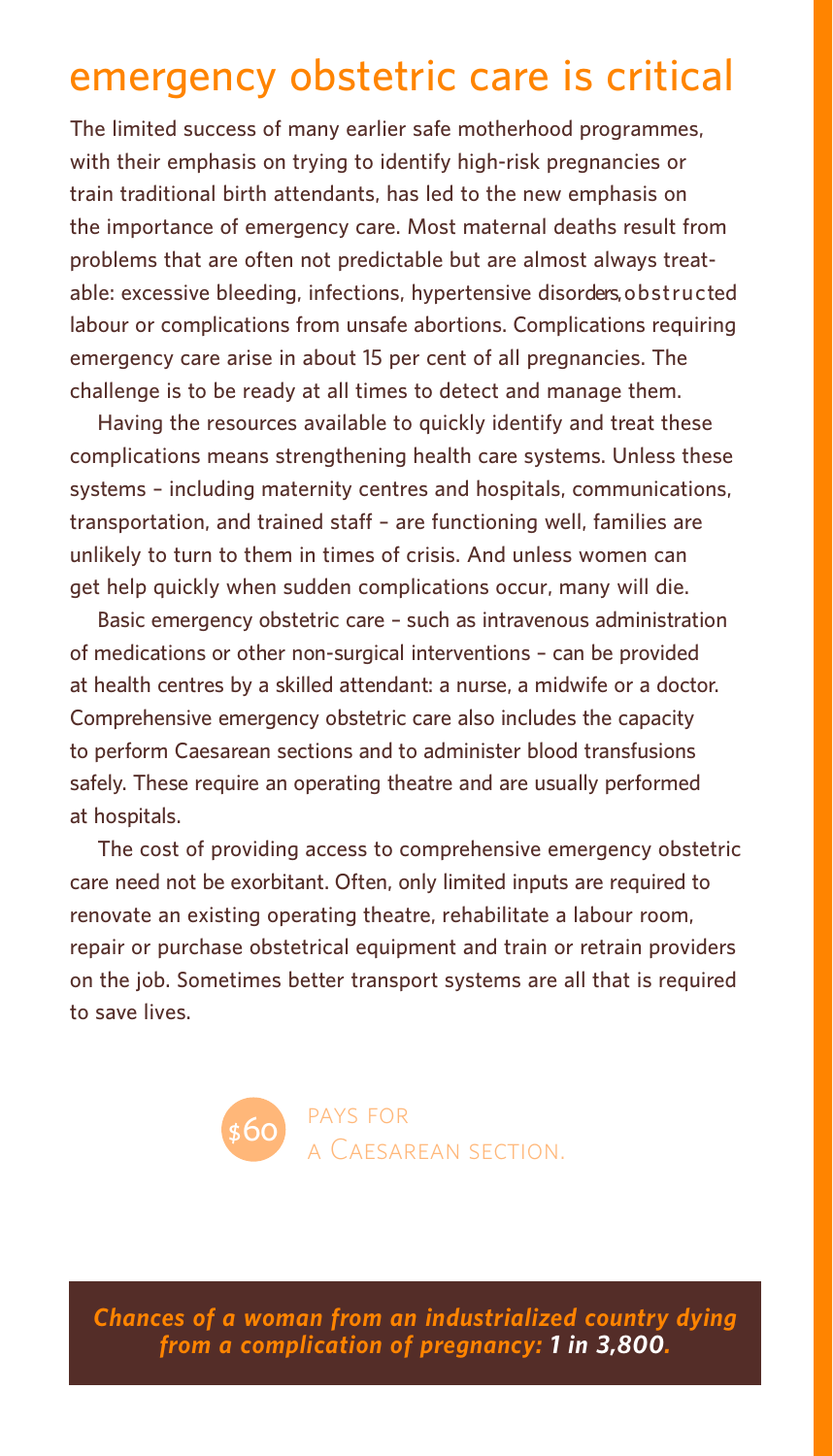

# **making safe motherhood a**

Since their partnership began in 2000, UNFPA and AMDD have conducted needs assessments of emergency obstetric care in 16 African and Latin American countries. The needs assessments have been used to initiate policy dialogue with governments and partners, develop strategies, implement pilot projects and set up monitoring processes. In most countries including Bolivia, Cameroon, Mali, Mauritania, Niger and Senegal, the needs assessments have also triggered the mobilization of national or bilateral resources in suppo rt of national safe motherhood programmes.

In addition, scaling up programmes has yielded significant results in the following countries.

#### **m oza m b i q u e**

Following civil war and natural disaster, the health care system in Mozambique's Sofala Province was in shambles, with little capacity to provide emergency care to pregnant women. The UNFPA/AMDD initiative suppo rted training of medical staff and provided the provincial hospital and peripheral health facilities with medications, supplies and equipment. As a result, the number of women with complications who received appropriate care nearly doubled. Thanks to collaborative funding from other donors, the project will be extended to nine other provinces and cover the entire country.

#### **i n d i a**

The UNFPA/AMDD project focused on seven districts in Rajasthan, covering some 13 million people. A mobile team of carpenters, plumbers, electricians and painters renovated and restored 79 obstetric care facilities. District hospital staff received two weeks of training in emergency obstetric care. Awareness-raising, advocacy and education activities involving communities, health officials, village leaders and politicians were carried out. Each district created a resource group of 30-45 community members who were designated to keep lists of pregnant women, inform their families about danger signs and assist in arranging transpo rtation and referrals. The number of functioning basic emergency obstetric care facilities doubled as a result, and the number of women with complications who received treatment in the facilities increased by half. The Government of India has decided to replicate the approach on a grand scale as part of the new Reproductive and Child Health II programme starting in 2005.

#### **m o ro cco**

Starting with needs assessments in 13 provinces, the UNFPA/AMDD project developed consensus on the treatment of obstetrical emergencies, updated and revised training manuals and re-trained providers in emergency obstetric care. The percentage of women with complications who received appropriate care has increased by about one third over the course of the project, from 31 to 42 per cent. The government and donors have agreed to extend the project to the rest of the country.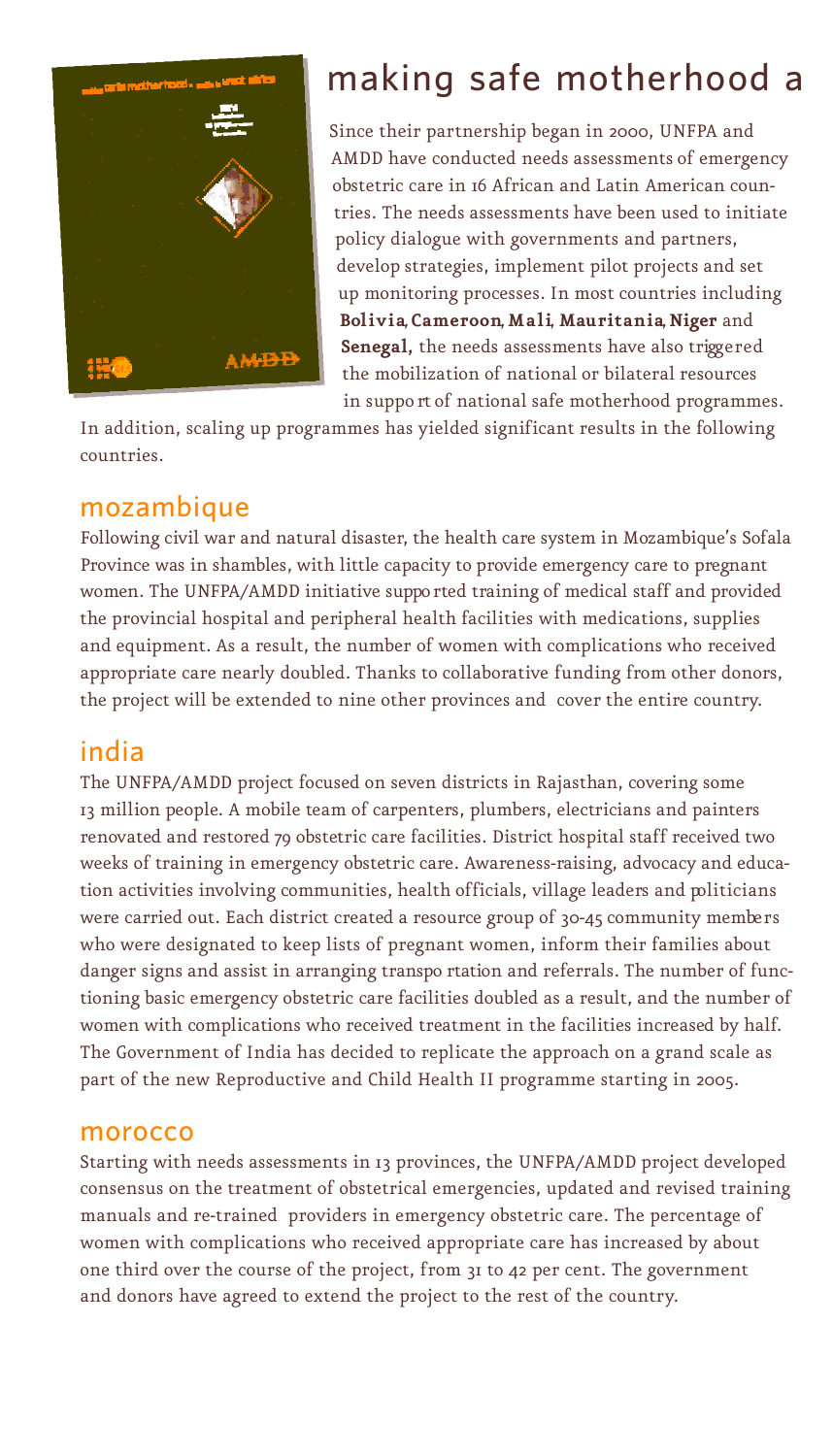## **reality around the world**

#### **n i c a ra g u a**

A comprehensive assessment of 125 facilities throughout the country was completed and used as the basis for a series of emergency obstetric care improvements in three health regions. These included physical rehabilitation of facilities, publication of a book of standards and protocols, on-the-job training of obstetrical staff, development of a referral system and additional effo rts to improve quality of emergency obstetric care. The propo rtion of women with complications who received emergency obstetric care climbed by one third, from 37 to 50 per cent between 2000 and 2003. The government has replicated the approach in several provinces with suppo rt from donors.

### **f ra n cophone africa**

In February 2005, UNFPA and its partners AMDD, WHO and UNICEF, organized a regional workshop with representatives from 16 francophone African countries on mainstreaming and upscaling maternal mortality programmes. The workshop, attended by government decision makers, civil society representatives, and UNFPA programme staff, reviewed lessons learned from pilot projects and designed an action plan for scaling them up.

The plan calls for greater participation of civil society and the private sector, as well as donors; integration of the MDGs into national development processes; more collaboration with universities and professional associations; and the use of costing tools to assess incremental costs be fore developing financing plans. The workshop also resulted in a timetable for upscaling, starting with easy-to-implement changes and then focusing on human resources and careful monitoring.

#### **a d vocacy effo rt s**

Advocacy on the importance of emergency obstetric care is having an impact. While addressing maternal mortality has long been a priority for several developing countries, most UNFPA country programmes now specifically mention the need for emergency obstetric care. The UNFPA-led *Campaign to End Fistula* (www.endfistula.org) also promotes emergency obstetric care as a critical intervention in preventing maternal disability. And as a result of its partnership with WHO, AMDD, UNICEF and others, UNFPA has developed greater expertise in maternal care programming and committed more resources to it.

We must continue to act together to save mothers' lives.

A number of technical publications, including the Maternal *Mortality Update 2004 and the Emergency Obstetric Care Checklist for Planners are available on UNFPA's websiteat h t t p : / /w w w. u n f p a .o rg/p u b l i c a t i o n s /i n d ex .c f m*



Photos © Panos Pictures: Pietro Cenini, Trygve Bolstad, Peter Barker, Chris Sattlberger